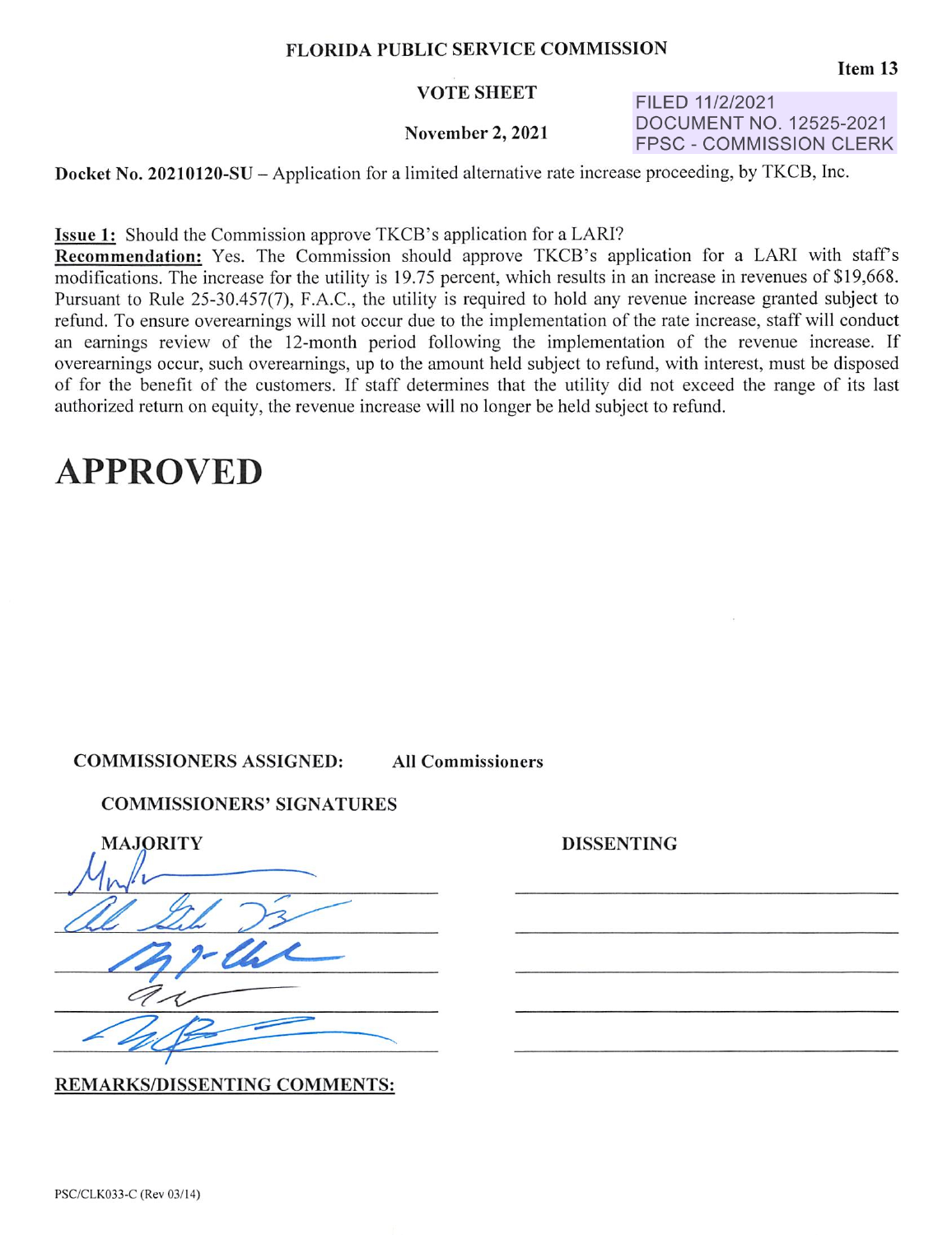(Continued from previous page)

**Issue 2:** What are the appropriate monthly service rates for TKCB?

**Recommendation:** The existing service rates for TKCB should be increased by 19.75 percent in accordance with Rule 25-30.457, F.A.C. The appropriate service rates are shown on Schedule No. 1 of staff's memorandum dated October 21, 2021. The utility should file tariff sheets and a proposed customer notice to reflect the Commission-approved rates. The approved rates should be effective for service rendered on or after the stamped approval date on the tariff sheets pursuant to Rule 25-30.475(1), F.A.C. In addition, the rates should not be implemented until staff has approved the proposed customer notice. The utility should provide proof of the date notice was given no less than 10 days after the date of the notice.

# **APPROVED**

**Issue 3:** What is the appropriate amount by which rates should be reduced four years after the published effective date to reflect the removal of the amortized rate case expense as required by Section 367.081(8), F.S.? **Recommendation:** The rates should be reduced as shown in Schedule No. 1 of staff's memorandum dated October 21, 2021, to remove rate case expenses grossed-up for RAFs and amortized over a four-year period. The decrease in rates should become effective immediately following the expiration of the rate case expense recovery period, pursuant to Section 367.081(8), F.S. TKCB should be required to file revised tariffs and proposed customer notices setting forth the lower rates and the reason for the reductions no later than one month prior to the actual date of the required rate reductions. If the utility files this reduction in conjunction with price index or pass-through rate adjustments, separate data should be filed for the price index and/or pass-through increase or decrease and the reductions in the rates due to the amortized rate case expenses. (Bruce, Casper, Richards)

# **APPROVED**